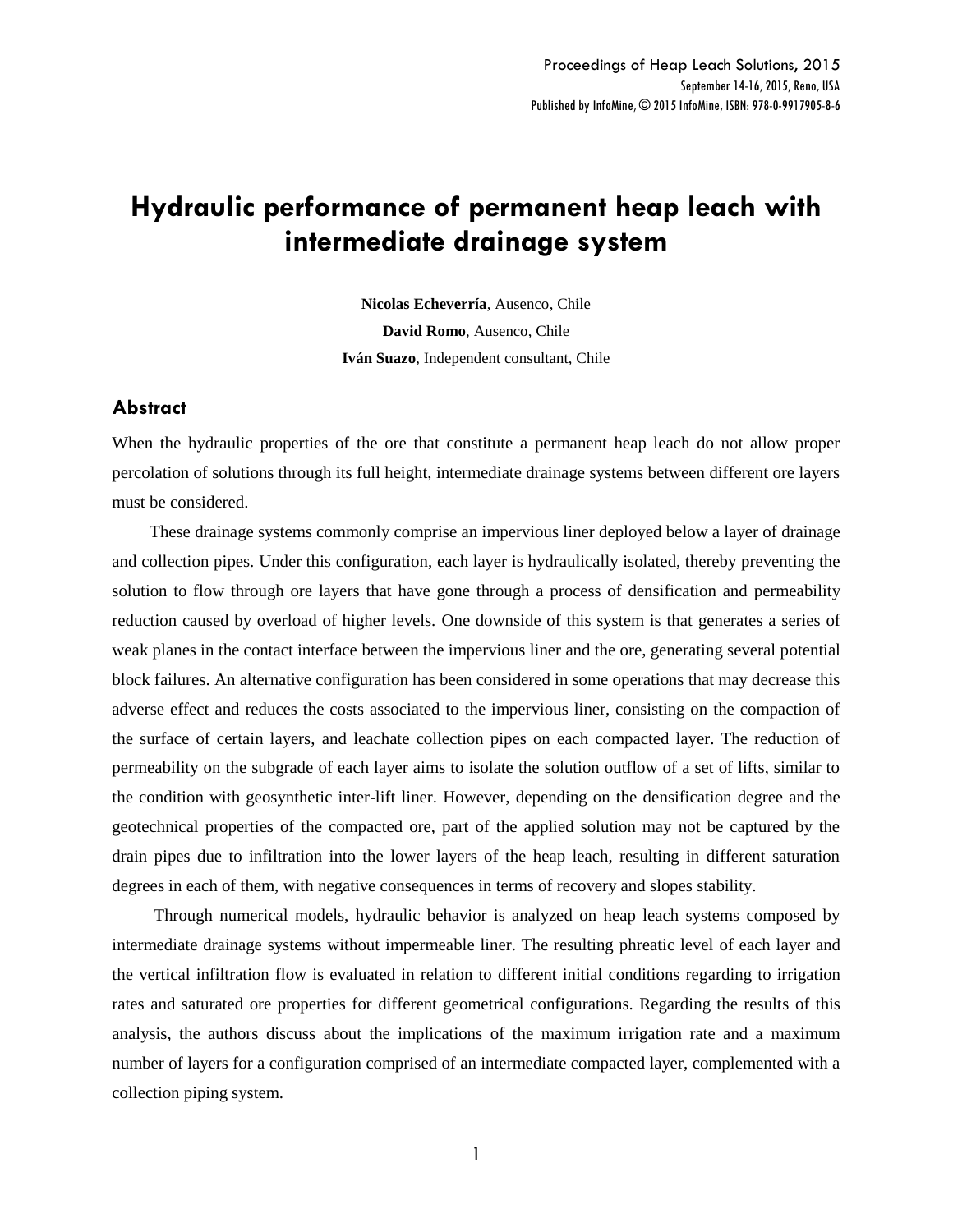# **Introduction**

Inter-lift liners have been used on copper heap leach pads mainly in South America starting in the mid 1990's (Breitenbach, 2005) with the primary objectives of reducing acid consumption (Smith, 1996) as well as increasing recovery kinetics.

The inter-lift liner system can also mitigate the flow blockage effect of permeability loss which is caused by self-weight induced densification and by the fine particles transport, forcing the solutions to flow only through the ore between liners.

In order to reduce operational costs, inter-lift liners are generally thinner than base liners, since its breakage should not cause major risks in terms of environmental or operational issues, unlike the case of the base liner. The materials that are commonly used as inter-lift liner are LLDPE and PVC (Smith, 1996). Figure 1 shows a schematic of a heap leach system with inter-lift liner.



**Figure 1: Schematic of a Heap leach with inter-lift liner system**

With the aim to reduce the operational costs associated to the inter-lift liner, there are experiences in Chile where inter-lift liners have been partially eliminated, maintaining intermediate drainage systems. These systems are comprised by drainage pipes installed on each layer over the compacted prepared surface of the previous layer (leached ore). As an indirect positive effect, this system reduces the instability condition generated by the numerous intermediate liners, since they produce a series of weak interfaces favorable to slope block failure, which is caused by the low strength properties of the interface between the overliner or underliner material and the liner. In fact, a heap using inter-lift liners will be less stable than a conventional heap, if all other factors are equal (Smith, 1996).

The drainage system without inter-lift liner but with a compacted leached ore layer instead, aims to achieve a similar barrier effect that the geosynthetic liner system would provide, through decreasing permeability at the base due to the material compaction. However, this procedure does not provide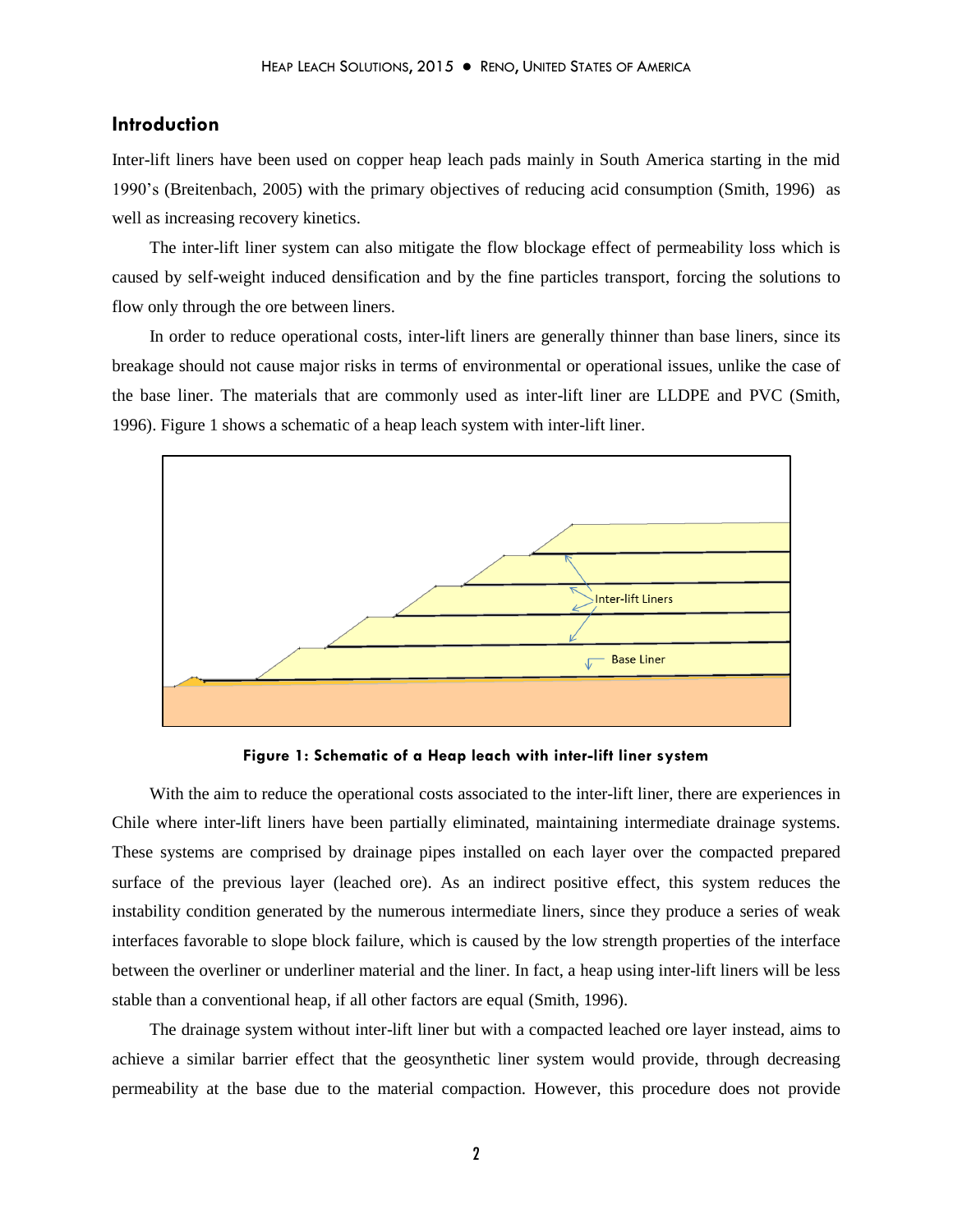absolute impermeability, which means that a certain percentage of the irrigation flow will still be infiltrated to the inferior layers. This solution flow can develop water table build-up in the lower layers, which must be checked and controlled in order to achieve adequate metallurgical behavior and a proper stability condition.

The infiltrated flow on each layer and the resulting water table depends on the design conditions of each layer and its corresponding drainage system, irrigation rate and the geotechnical properties of the ore and the intermediate compacted leached-ore layer. Through numerical models, the hydraulic behavior of a heap leach is analyzed, considering drainage systems without inter-liner but with a compacted leached ore layer on each level.

# **Hydraulic performance analysis**

## **Methodology**

.

The analysis methodology was focused on determining the water-table height and the amount of flow that is infiltrated from each layer into deeper layers, depending on the solution application rate and the permeability coefficients of the ore and the compacted layer. From this data, and the relationship between the variables, an assessment of the hydraulic behavior of a heap leach conformed by intermediate drainage systems with compacted layers instead of a geosynthetic liner is carried out.

In order to determine the behavior of the flows under these conditions, two-dimensional numerical models were developed, based on the finite element method. The models were developed considering a saturated flow condition in order to represent the irrigating operation stage, assuming that on this stage the ore in the system will reach a condition close to saturation on the surface level and on the lower levels. The initial stage of impregnation that is characterized by a non-saturated flow condition has not been incorporated on the analysis, since the results shown on this paper reach the critical period during the irrigation stage, after the impregnation stage.

Typically, the range of leach cycle durations for copper-oxide heap-leach process may go from 100 to 200 days. On the other hand, results of cribs tests and experience on full-scale operations, indicate that the impregnation stage (which is not considered on the analyzed models), typically range from 10 to 15 days, which is a small period of time compared to the total time considered on the analysis.

A representative 150-days leach irrigation cycle has been considered for the analysis, and during this period, the solution is applied only on the active top surface of each heap model. This consideration implies that each of the lower layers have already completed their own 150-days leach cycle. Therefore, all models have been developed through a transitory analysis limited to the time frame of the upper-layer leach cycle.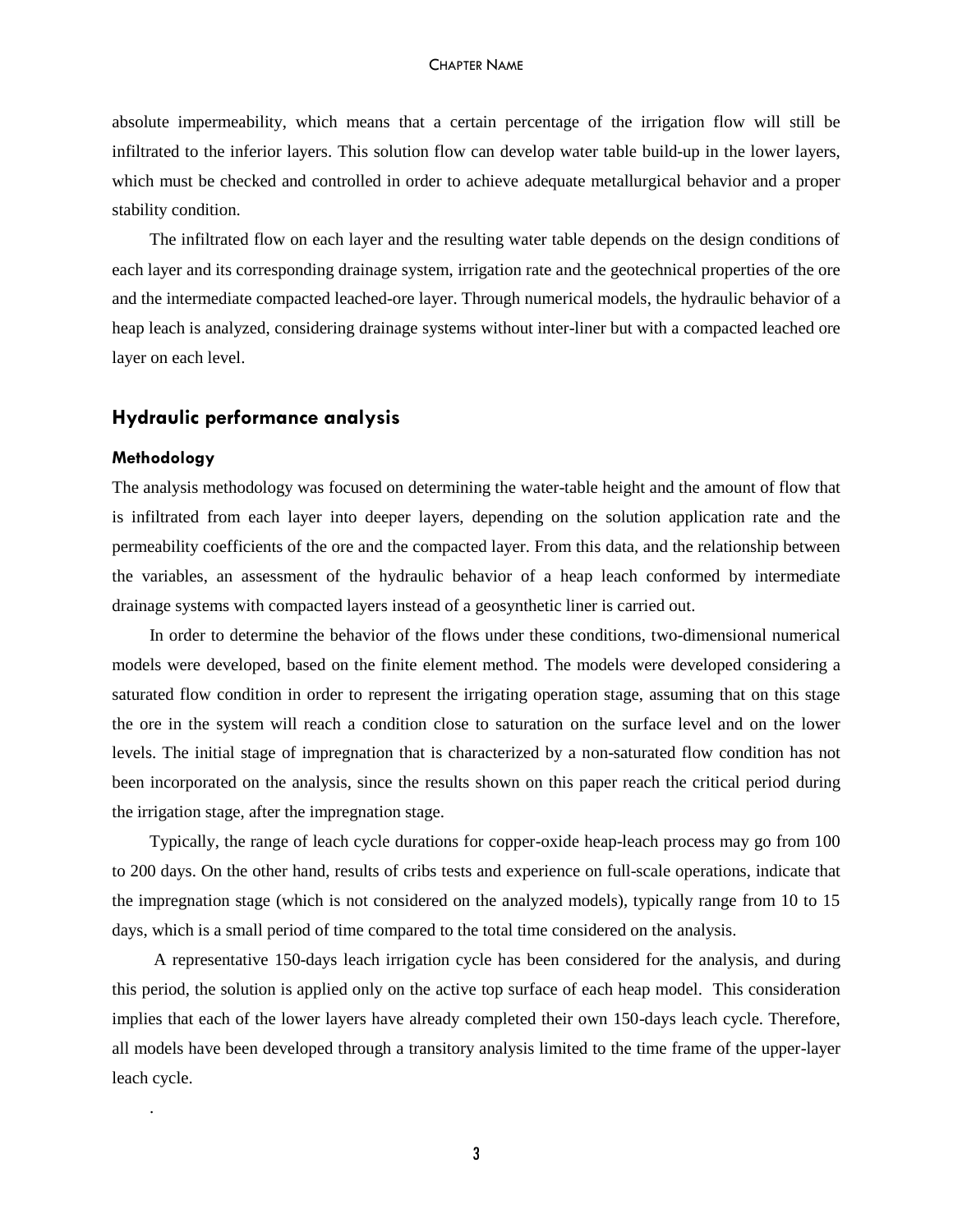Different models were established, modifying on each one, the number of layers, the geotechnical properties of the materials involved, and the irrigation rate. On each model, the resulting water table height and the infiltration flow rate for each layer are determined after a 150-days period of solution application.

# **Analysis model**

The general model used for the flow analysis corresponds to a permanent heap section composed by several layers, each one of them with an intermediate drainage system configured by a compacted material base and three drain pipes, which represent the behavior of the total extension of the heap leach. At the base of the first level an impervious liner was provided. The model used is shown schematically on Figure 2.



**Figure 2: Analysis model scheme**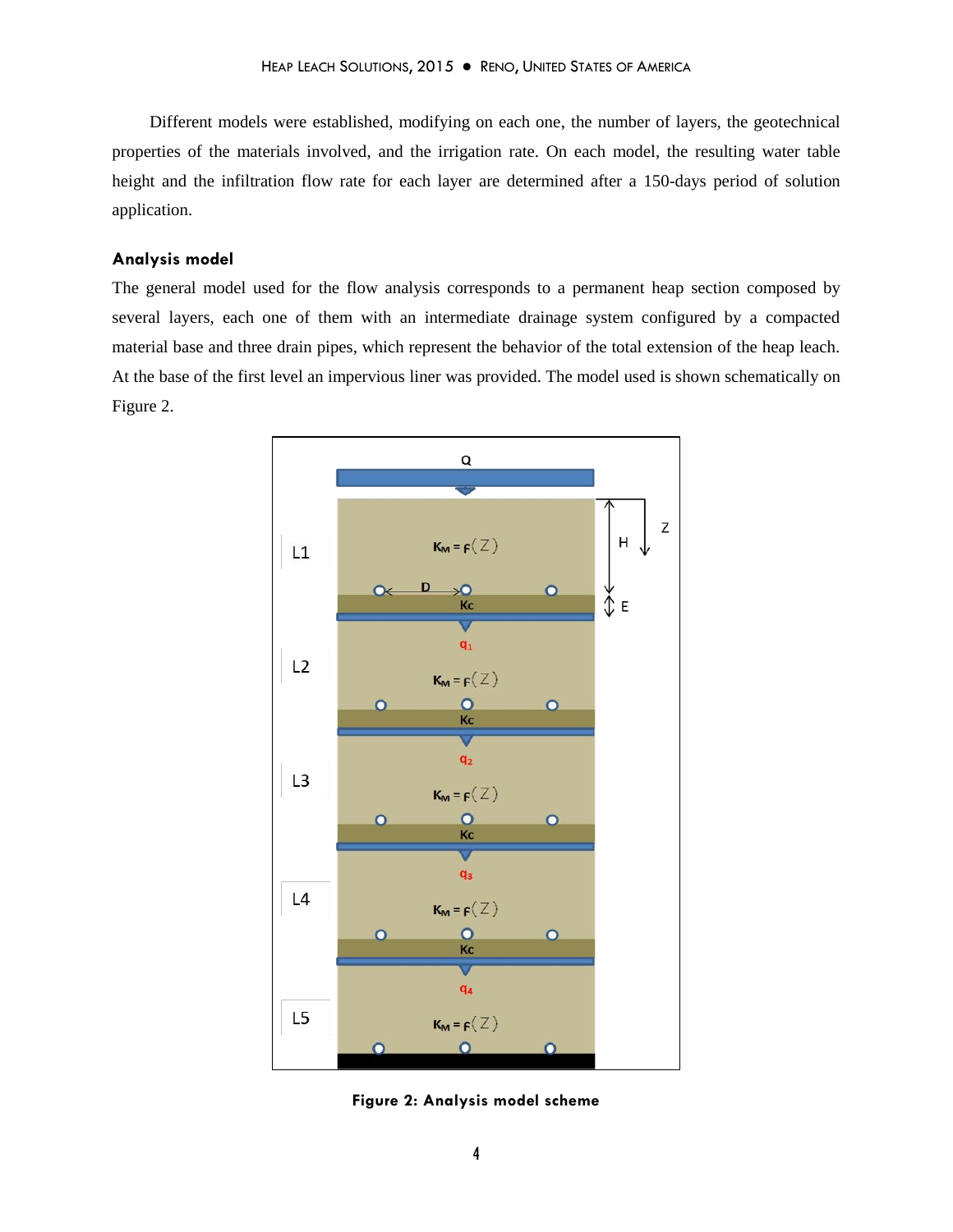The different analysis models have been defined upon the combination of a few parameters set as variables. A set of parameters were defined as constant throughout all models. These parameters correspond to geometrical conditions and geotechnical properties characteristic of the heap leach type define for this study. Table 1 indicates the adopted values for the parameters set as constant, and Table 2 indicates the variable parameters.

| Parameter        | Unit | Symbol | <b>Values</b> | Observation                  |
|------------------|------|--------|---------------|------------------------------|
| Distance between |      |        |               | Typical distance varies      |
| drainage pipes   | m    | D      | 4             | between 3 and 6 m            |
| Compacted layer  |      |        |               | Typical value for compaction |
| thickness        | m    | E      | 0,3           | effectiveness in depth       |
| Layer height     | m    | H      | 8             | Typical lift heights vary    |
|                  |      |        |               | between 4 and 8 m            |

**Table 1: Constant parameters**

## **Table 2: Variable parameters**

| <b>Parameter</b>             | <b>Unit</b>                                                                                                | Symbol          | <b>Values</b>          |
|------------------------------|------------------------------------------------------------------------------------------------------------|-----------------|------------------------|
|                              |                                                                                                            | $K_{M1}$        | $0,0748e^{-0,050xZ}$   |
| Ore permeability             | cm/s                                                                                                       | $K_{M2}$        | $0,1581e^{-0,144xZ}$   |
|                              | $K_{M3}$<br>$K_{C1}$<br>K <sub>C2</sub><br>cm/s<br>Kc <sub>3</sub><br>$Q_1$<br>$L/h/m^2$<br>Q <sub>2</sub> | 0,0018e-0,072xZ |                        |
|                              |                                                                                                            |                 | $5,00 \times 10^{-05}$ |
| Compacted layer permeability |                                                                                                            |                 | $5,00 \times 10^{-06}$ |
|                              |                                                                                                            |                 | $5,00 \times 10^{-07}$ |
|                              |                                                                                                            |                 | 8                      |
| Irrigation Rate              |                                                                                                            |                 | 12                     |
|                              |                                                                                                            | $Q_3$           | 15                     |

Saturated ore permeability is expressed in terms of the depth (Z), to represent the density increase (and decreased permeability) that is produced by the ore overload itself. The functions were defined on the basis of records of several consolidation tests performed on representative copper ore samples with permeability measures for different loading conditions. Three functions were defined representing three different ore materials (M1, M2 and M3) with different hydro-mechanical behaviors, in order to assess this condition. For modelling purposes, the permeability as function of depth was discretized per layer, assuming a uniform layer permeability equivalent to the maximum depth of each level Figure 3 shows the function of the saturated permeability coefficient in relation to the depth for the three materials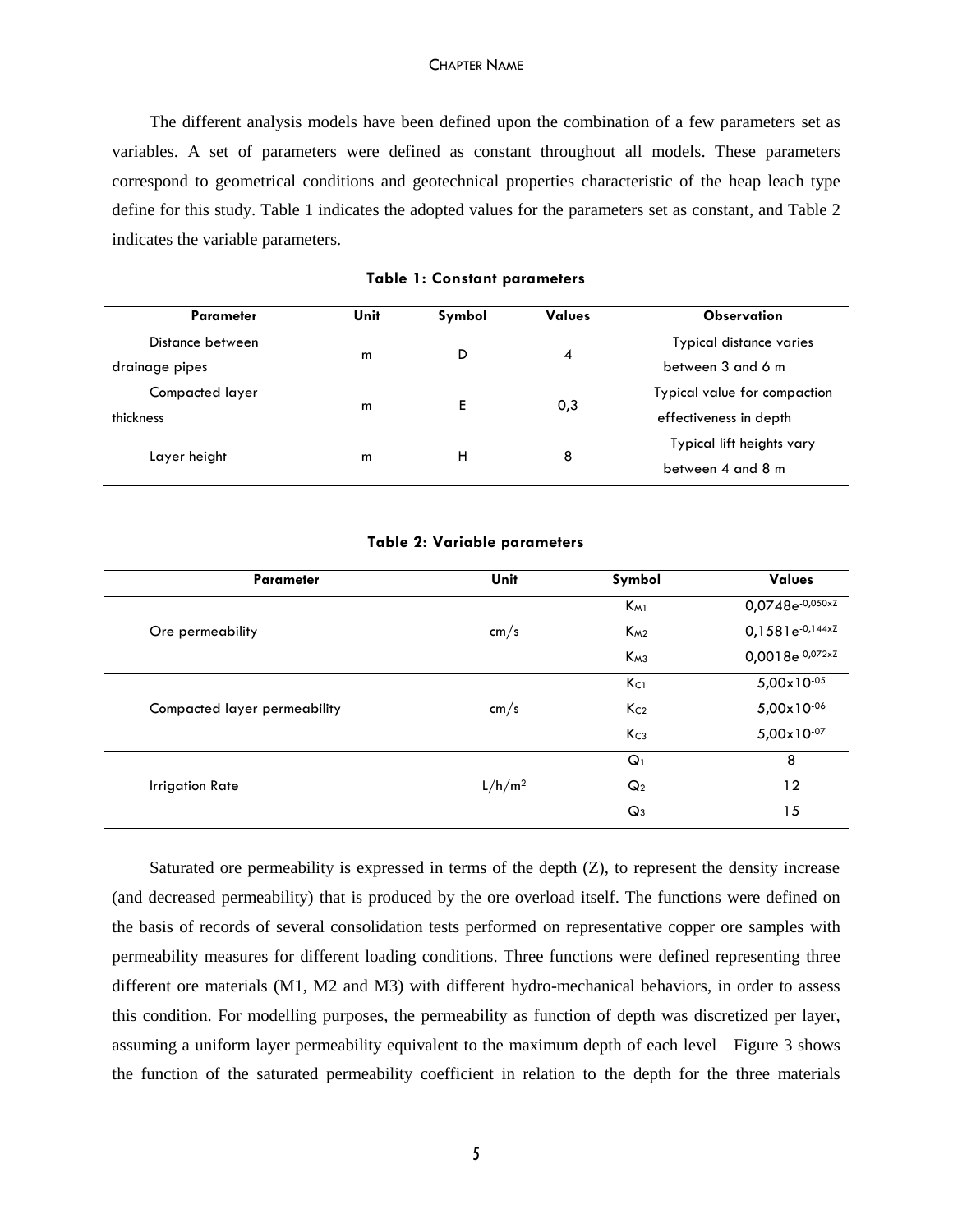considered. The red markers represent the permeability value assigned to each layer, according to the maximum depth of each, for the three considered functions.



**Figure 3: Saturated permeability coefficient v/s depth** 

As boundary condition, a unit vertical flow has been considered in the upper limit of the model corresponding to the irrigation rate as defined in Table 2.

The lower limit of the model was defined under the zero flux condition representing the impervious liner laid on the base. Drain pipes placed on the base liner and each compacted levels were modeled as a review boundary condition, which only allows flow out of the model when a point on the vicinity reaches a pressure equal to or greater than zero.

Furthermore, the side edges of the model are assumed to have null boundary condition, i.e., there is no lateral influence on the result. This condition is based on the hypothesis that horizontal dimensions of the heap leach are considerably larger than the vertical dimensions, and the section modeled is representative of a center portion and the lateral boundaries are located at the middle of two drain pipes, generating a symmetry axis at each boundary respect to the flow behavior, as shown on Figure 4.



**Figure 4: Lateral boundary condition scheme**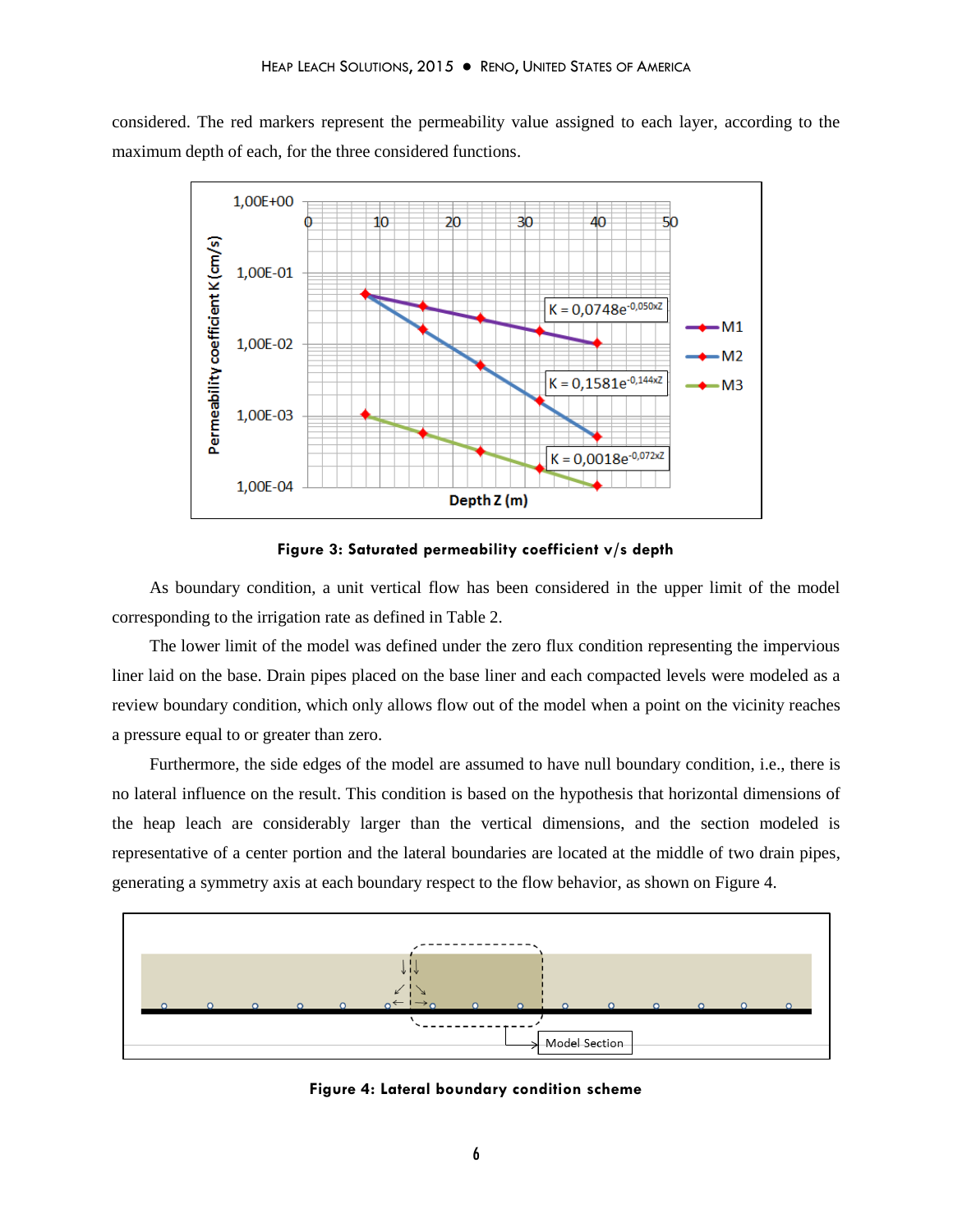## **Results**

The results of each model were analyzed in terms of the resulting water table height and the infiltrated flow on each layer. The phreatic level is measured through a virtual piezometer located at the center of two contiguous drain pipes, which according to the hydraulic theoretical behavior, corresponds to the point where the maximum phreatic level height should be developed for each layer, as shown on Figure 5. Based on these results, and in relation to the parameters set as variables, the hydraulic behavior of the heap leach has been evaluated. Some of the results that demonstrate the hydraulic behavior are exposed below.



**Figure 5: Maximum phreatic level measurement**

A first evaluation on the water table height generated at the base of the heap leach (over the impermeable liner), stands out the importance of the number of stacked layers without impervious liner and the permeability value reached by the inter-lift compacted layer. Figure 6 shows the resulting water table height on the first lift, for a heap leach configured from one to five layers, for the same material (M2) and at the same irrigation rate ( $Q_1 = 8$  L/h/m<sup>2</sup>). For each case, three different permeability values assigned to the compacted leached ore layer are represented. Figure 7 shows the model schematic representation of the results expressed on Figure 6.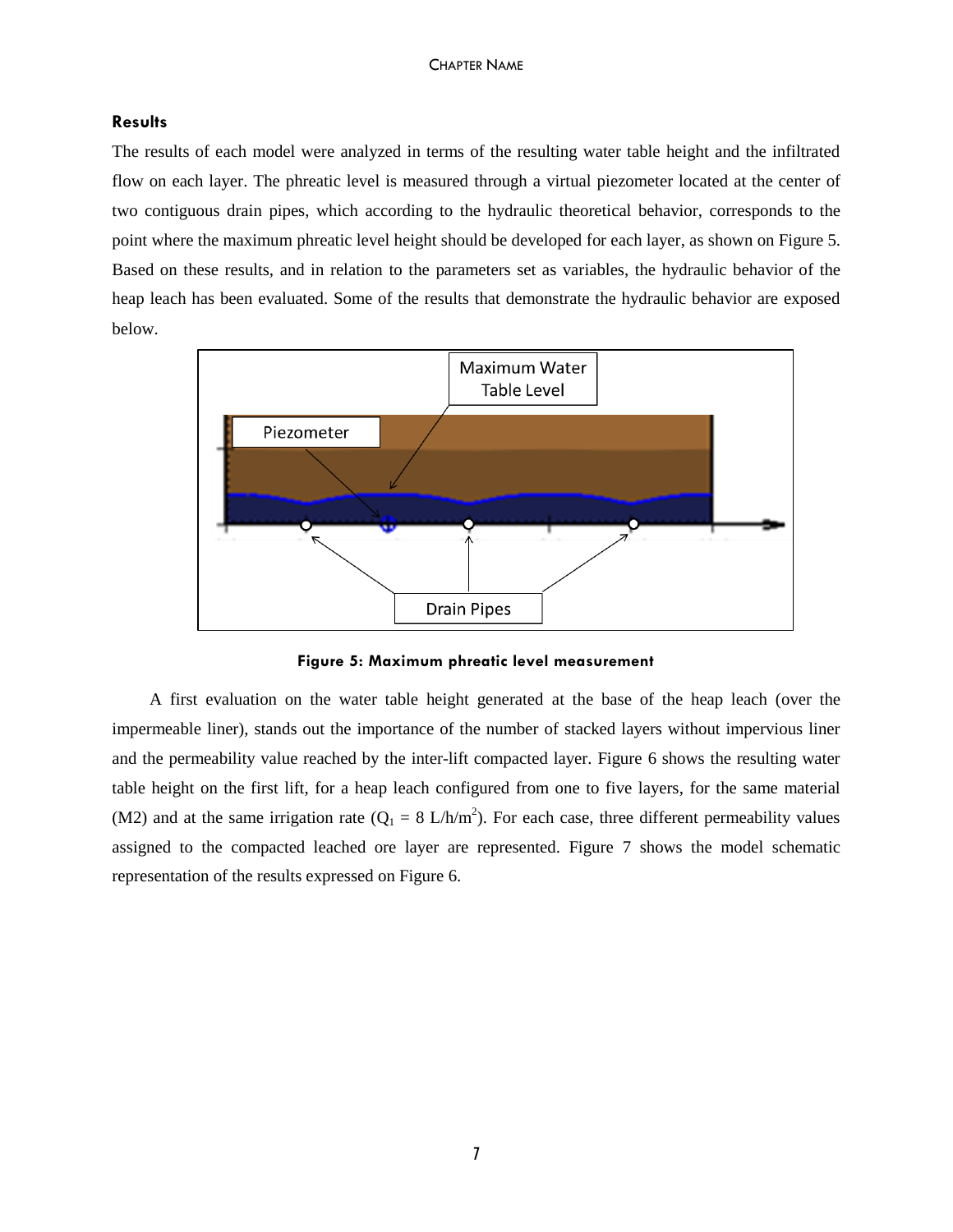

**Figure 6: water table height over the base liner v/s number of layers, for different compacted layer permeability values, for M2 material and Q<sup>1</sup> irrigation rate** 





Can be observed that the higher the number of layers are stacked without intermediate liners, the higher the water table builds up in the first lift (or at the base) of the heap. Moreover, the water table will be higher as inter-lift compacted layers with higher permeability are considered. Conversely, as the permeability value of this compacted layer decreases, the behavior approaches to that of an impermeable geomembrane, and therefore the resulting water table at the base is closer to zero. From the graph it can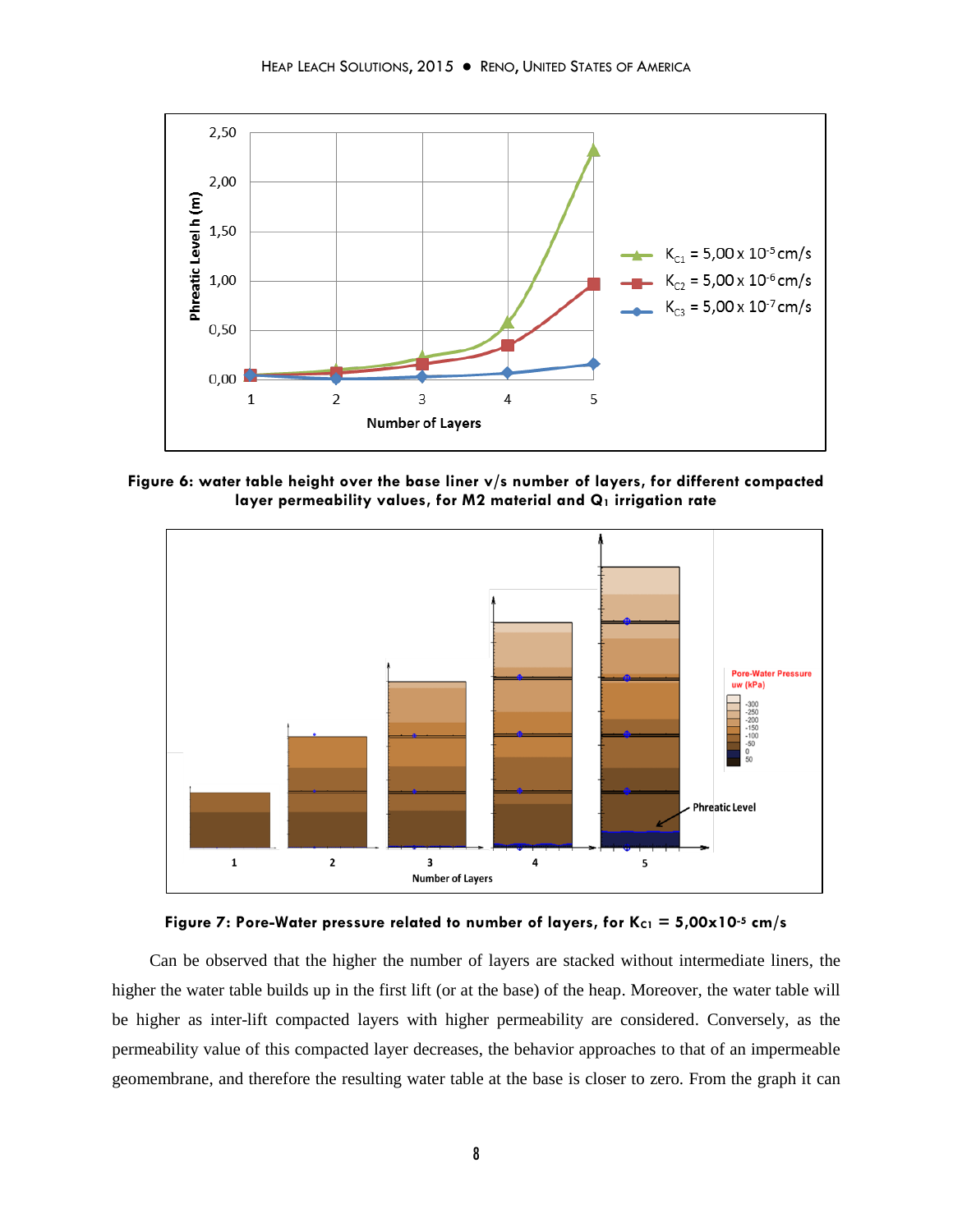also be observed that the permeability of the compacted layer is more relevant, as to the resulting water table height, at higher number of layers stacked without impervious liner.

The foregoing results are all for the same ore type respect to the permeability value assigned to each layer. When analyzing the same plots, i.e., the water table height versus the number of stacked layer, but this time varying the permeability coefficient of ore and keeping the compacted layer permeability fixed, the curves displayed on the graph of Figure 8 are obtained. This graphic considers a  $5,00x10^{-6}$  cm/s permeability for the compacted layer (K<sub>C2</sub>) and an irrigation rate of 8 L/h/m<sup>2</sup> (Q<sub>1</sub>)



**Figure 8: Water table height over the base liner v/s layers number, for different ore permeability's, for C2 compacted layer and Q1 irrigation rate**

The chart above shows that the lower the permeability of the ore is, the higher the water table will build up. This will be accentuated by the increasing number of stacked layers. In the case of M1 ore sample, corresponding to the highest permeability material, water level near to zero is observed even for the maximum number of levels considered. This represents a mineral ore with the hydraulic capacity to be leached in a conventional permanent heap leach with no need for inter-lift liner, which is consistent with sandy gravel ores. Moreover, it is noted that M1 and M2 ore samples have similar behavior at low number of stacked layers, however differ when the number of layers increase. This is related to the hydraulic characteristics of the materials in relation to the permeability characteristics (permeability v/s overload function). For M1 and M2, the permeability value is similar to low overload levels, however in the case of M2, permeability decreases further with increasing load, resulting in increased height of the water table.

Another important aspect of analysis is the evaluation of infiltration that occurs at each level to lower levels, which determines the percentage of solution that is captured by the collection system of each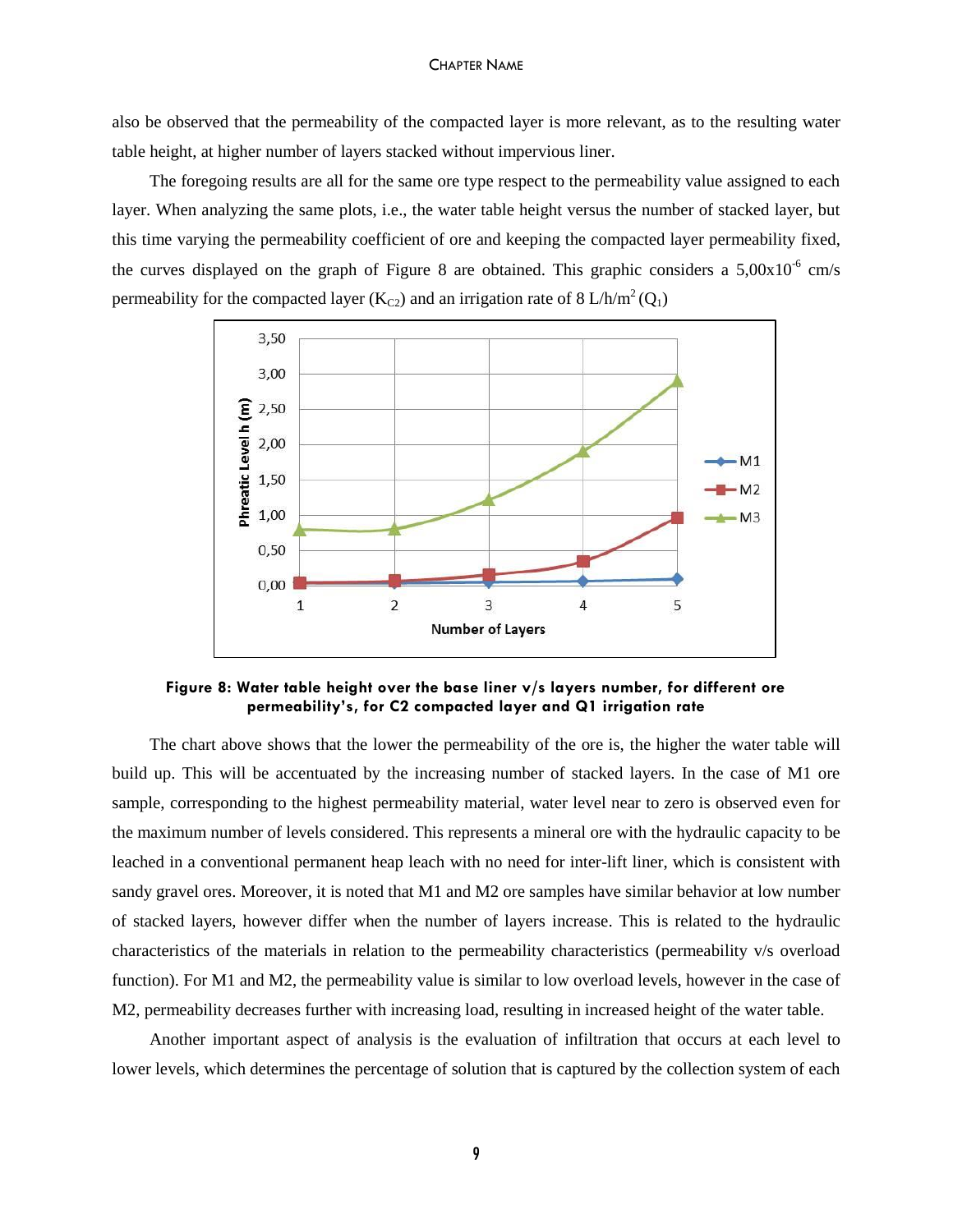level. This analysis also allows evaluating the efficiency of the inter-lift compacted layer in terms of the imperviousness degree and hydraulic independence of each level.

Figure 9 shows the percentage of solution that is captured at each layer in the case of a heap leach consisting of 5 8-meter lifts, with collection system and inter-lift compacted layer, for the three different ore materials M1, M2 and M3.



**Figure 9: Percentage of solution captured by each level, for the different ore types.**

This graph demonstrates that in all three cases there is some degree of percolation of solution to lower levels, due to the difficulty of reaching an adequate impermeability by compacting the superficial leached ore. The higher the permeability of the ore, the higher the percentage of infiltration that occurs at each level is. This is evident when comparing the corresponding graphs to the M1 and M3 samples, since the permeability characteristics functions have similar slopes, with lower permeability value in the case of M3. When evaluating the infiltration for M2, a different trend is observed respect to M1 and M3 showing the influence of the permeability versus depth function on the behavior in terms of percolation to lower levels.

Furthermore, can be noted that while decreasing the permeability of the ore, is possible that certain water table levels on the surface of each ore lift could be generated. This also depends on the permeability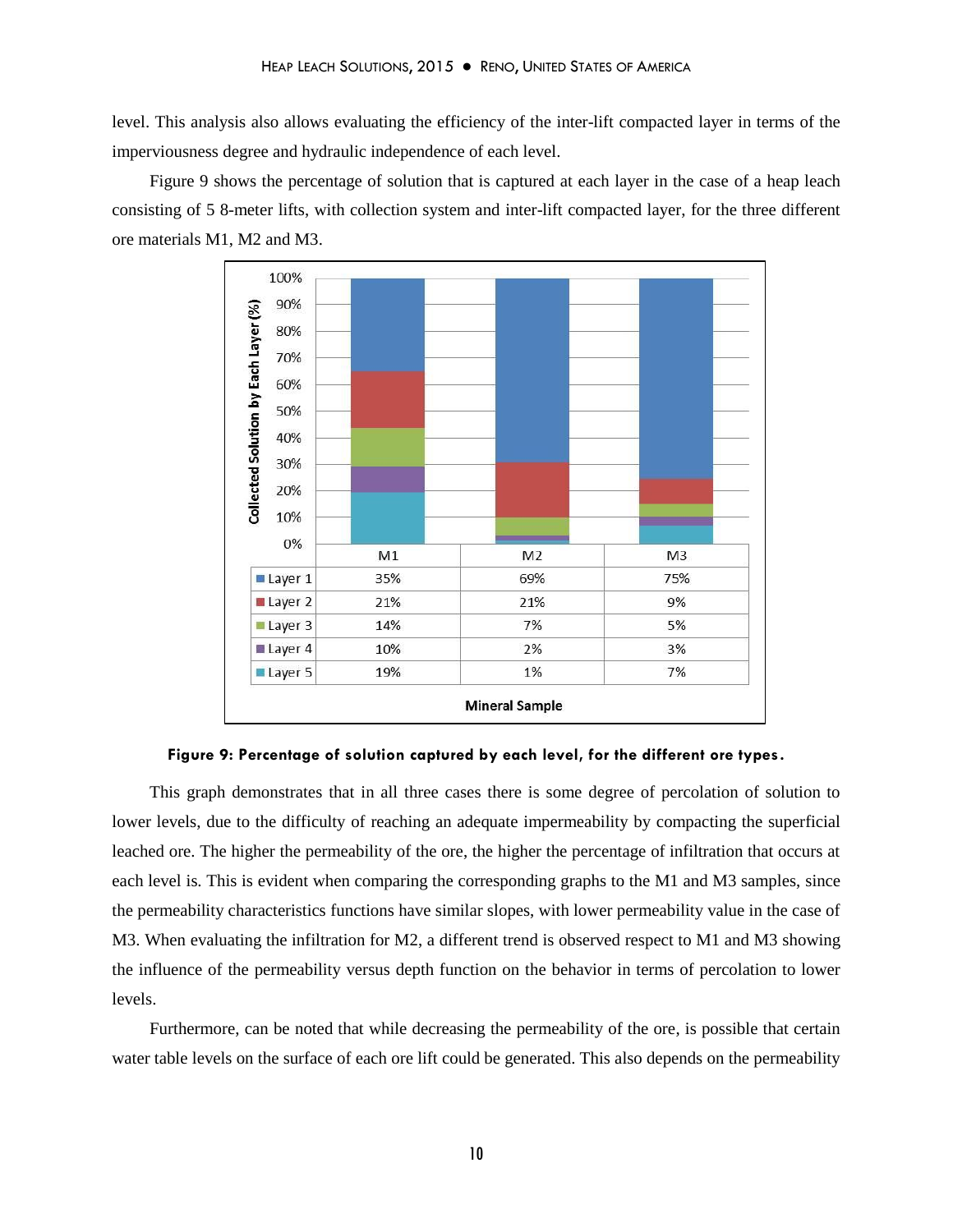of the inter-lift compacted layer and its potential to allow infiltration of solution to lower levels. Figure 10 shows the result of a 5-layer model, in which a certain water level is generated within each of the lifts.

Figure 10 shows the most critical case in terms of ore permeability among all of those studied, corresponding to M3 ore sample and an inter-lift compacted layer permeability equal to  $5,00x10^{-6}$  cm/s. This case shows that the water table build-up may reach up to 0.5 m over the compacted surface of intermediate lifts.



**Figure 10: Result of 5-layer model, with water table formation in all layers.**

Regarding the irrigation, in general terms, an increase on the application rate causes an increase on the resulting water table at each level, however, it will depend both on the hydraulic characteristics of the ore and the compacted layer and the number of layers stacked. For this reason, the critical irrigation rate will be defined by the maximum water table considered on the project-specific geotechnical design criteria, and subject to the hydraulic conditions of the materials and the geometric conditions of the heap leach.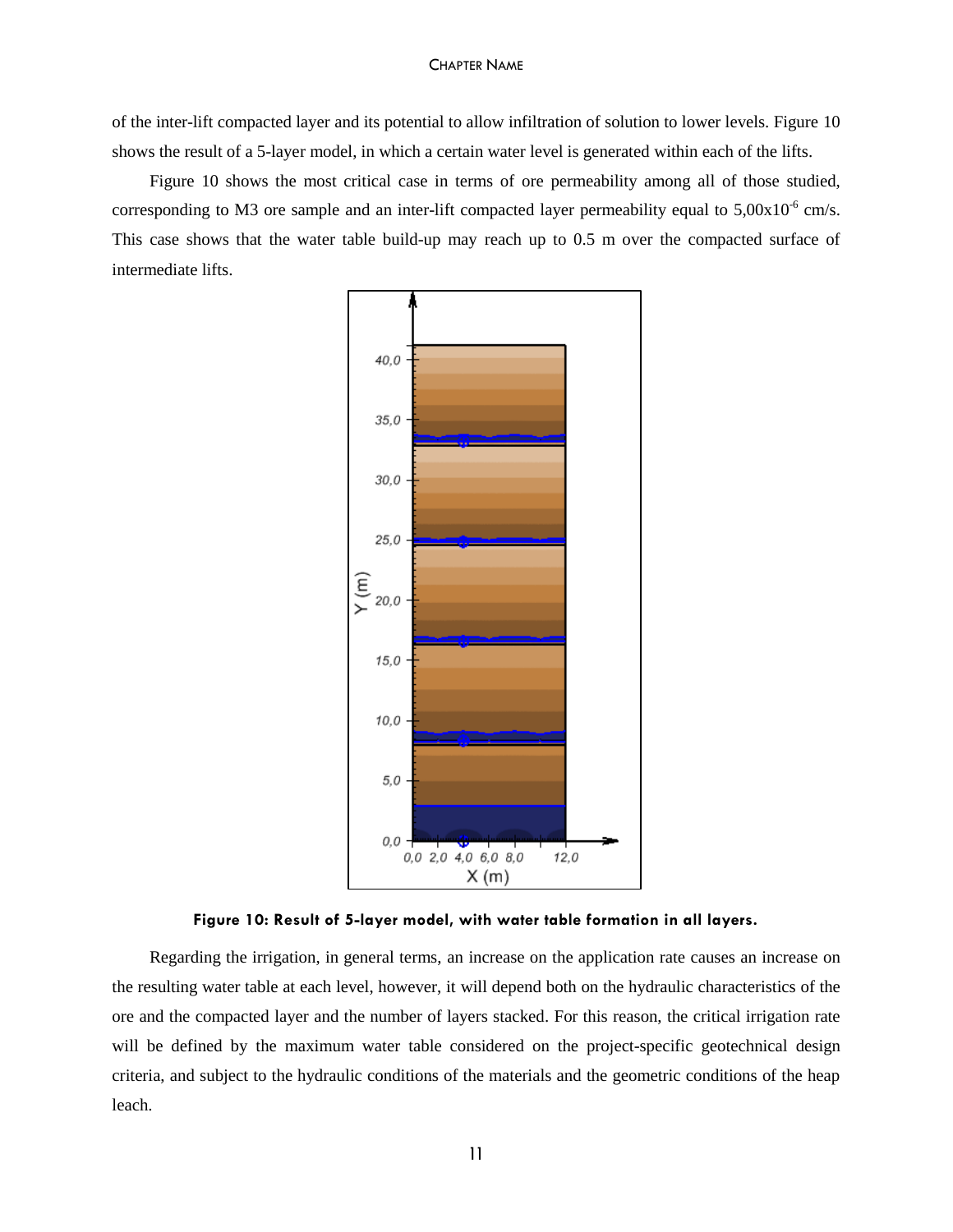# **Conclusion**

The use of inter-liners is a common practice in permanent heaps when the ore does not provide an adequate hydraulic capacity to infiltrate solutions throughout its full height. The superficial compaction of the older leached ore layers, plus a proper drainage system at the base of each level is feasible to implement as an alternative to replace the liner installation, and therefore obtain potential savings on operational costs. However, the hydraulic behavior of this system is complex and depends largely on the hydraulic properties of the ore at a loose as-stacked condition, after further overloads of upper lifts and also at a highly compacted condition with operating moisture conditions after leaching and draining.

A clear trend of the hydraulic behavior of the heap, in terms of the resulting water-table height and the infiltration degree, has been determined regarding the hydraulic properties of the materials and configuration of the number of layers. The results show that the number of layers stacked without geomembrane is an important aspect to take into account on the design; higher water-table levels are expected at the base of the heap when increasing the number of stacked layers.

The permeability of inter-lift compacted layers are also an important factor, given that the higher their permeability is, the greater the flow of solution infiltrated into the lower levels can be expected, and therefore, higher water table build-up may be generated at the base. Conversely, the higher level of imperviousness is able to achieve through compaction, the higher hydraulic independence of each layer is obtained. In this sense, it becomes very important the level of compaction achieved during the surface preparation for each new lift stacking, and the permeability value associated to this compaction. Proctor compaction tests and permeability tests prepared at the specified compaction percentage are very important to determine the hydraulic properties of this layer. For mines that count with actual data from pilot heaps or commercial operations, field compaction tests would provide valuable data such as level of compaction, number of roller passes, actual operating moisture conditions after leaching, draining and repose stages, etc.

Moreover, the ore permeability is critical on the expected water-table height. As expected, the lower ore permeability is, the greater the resulting water table; however, a multilayer system as set forth on this work, a more profound knowledge of the hydraulic behavior of the ore in relation to overloading or density becomes critical. For small amount of stacked layers (one or two layers), two materials may have the same behavior, nevertheless, if more layers are considered with the proposed inter-lift system, the water table will vary on each layer, depending on the permeability losses related to higher densification.

Taking into account the influence of the different variables on the result, the recommended maximum irrigation rate should be defined upon these critical variables and on the criteria defined for the maximum expected water table, which must be considered in the slope stability analyses of the heap leach.